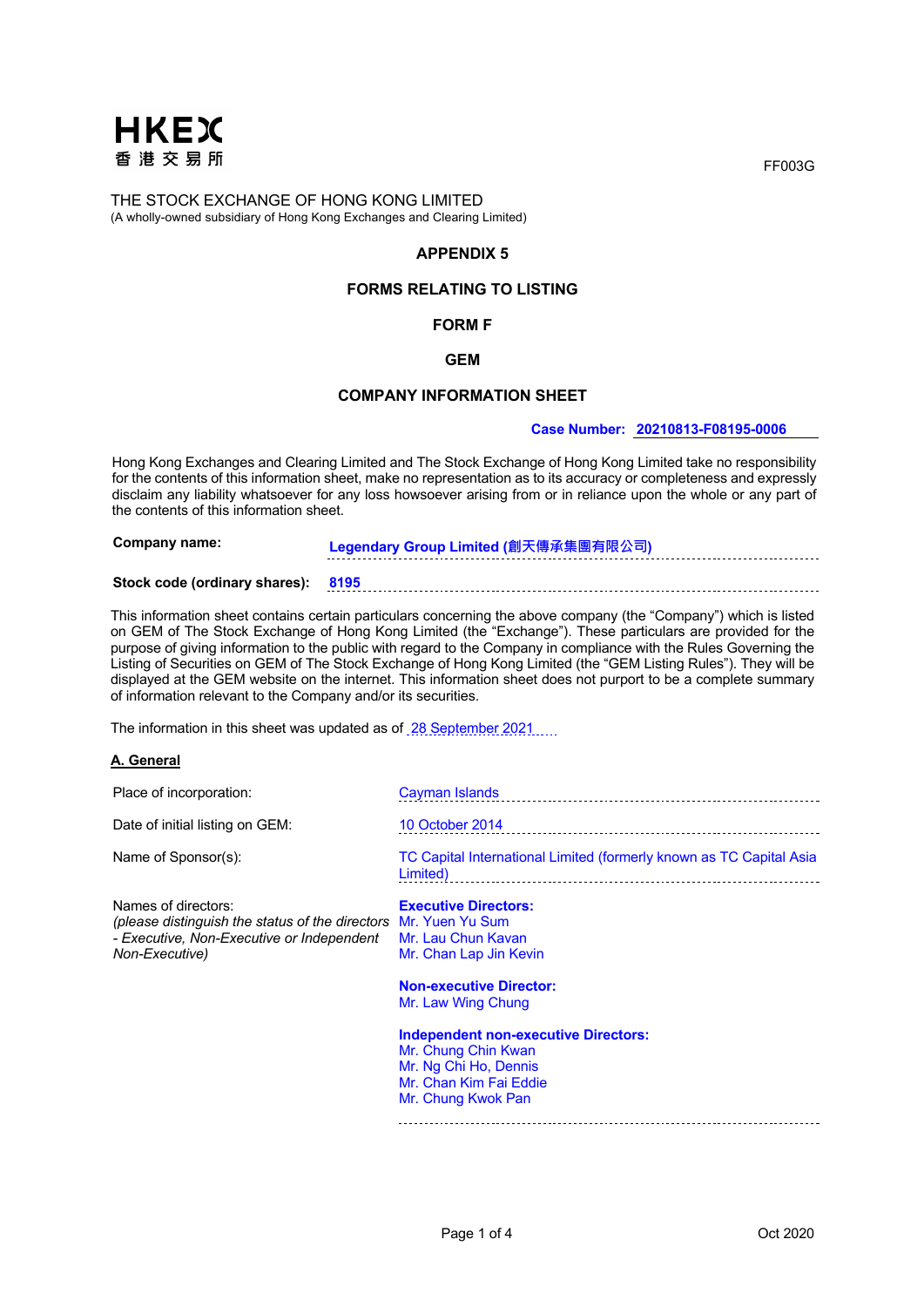| Name(s) of substantial shareholder(s):<br>(as such term is defined in rule 1.01 of the<br><b>GEM Listing Rules) and their respective</b><br>interests in the ordinary shares and other<br>securities of the Company | <b>Name</b>                                                                                                                                                                                                                              | <b>Capacity</b>                             | <b>No. of shares</b> | <b>Approximate</b><br>percentage of<br><i>issue</i> shares |
|---------------------------------------------------------------------------------------------------------------------------------------------------------------------------------------------------------------------|------------------------------------------------------------------------------------------------------------------------------------------------------------------------------------------------------------------------------------------|---------------------------------------------|----------------------|------------------------------------------------------------|
|                                                                                                                                                                                                                     | Poon Chi Ming                                                                                                                                                                                                                            | <b>Beneficial</b><br>owner                  | 49,259,259           | 13.74%                                                     |
|                                                                                                                                                                                                                     | Lau Lan Ying                                                                                                                                                                                                                             | Interest<br>in<br>controlled<br>corporation | 44,450,000           | 12.40%                                                     |
|                                                                                                                                                                                                                     | <b>Wong Kwan</b><br>Mo                                                                                                                                                                                                                   | Interest<br>in<br>controlled<br>corporation | 44,450,000           | 12.40%                                                     |
|                                                                                                                                                                                                                     | <b>Strong Light</b><br><b>Investments</b><br>Limited                                                                                                                                                                                     | <b>Beneficial</b><br>owner                  | 39,925,800           | 11.14%                                                     |
| Name(s) of company(ies) listed on GEM or<br>the Main Board of the Stock Exchange within<br>the same group as the Company:                                                                                           | N/A                                                                                                                                                                                                                                      |                                             |                      |                                                            |
| Financial year end date:                                                                                                                                                                                            | 31 March                                                                                                                                                                                                                                 |                                             |                      |                                                            |
| Registered address:                                                                                                                                                                                                 | <b>Maples Corporate Services Limited</b><br>P.O. Box 309, Ugland House<br>Grand Cayman, KY-1104<br><b>Cayman Islands</b>                                                                                                                 |                                             |                      |                                                            |
| Head office and principal place of business:                                                                                                                                                                        | 5/F World Interests Building<br>8 Tsun Yip Lane, Kwun Tong<br>Kowloon, Hong Kong                                                                                                                                                         |                                             |                      |                                                            |
| Web-site address (if applicable):                                                                                                                                                                                   | www.lna.com.hk                                                                                                                                                                                                                           |                                             |                      |                                                            |
| Share registrar:                                                                                                                                                                                                    | Principal share registrar and transfer office in the Cayman<br><b>Islands:</b><br><b>Maples Fund Services (Cayman) Limited</b><br>PO Box 1093, Boundary Hall<br><b>Cricket Square</b><br>Grand Cayman, KY1-1104<br><b>Cayman Islands</b> |                                             |                      |                                                            |
|                                                                                                                                                                                                                     | Branch share registrar and transfer office in Hong Kong:<br><b>Union Registrars Limited</b><br>Suites 3301-04, 33/F<br>Two Chinachem Exchange Square<br>338 King's Road<br>North Point, Hong Kong                                        |                                             |                      |                                                            |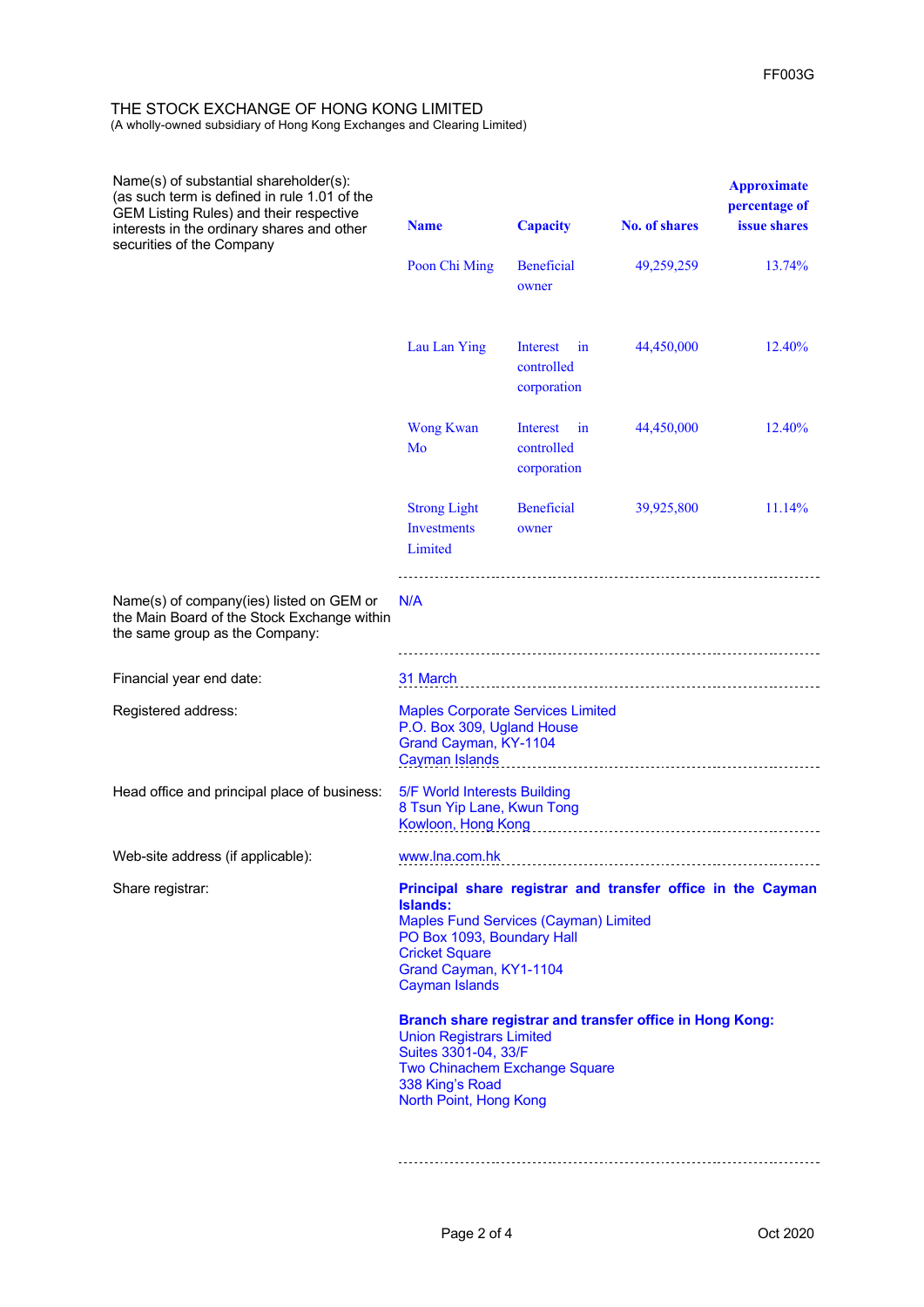Auditors: MCM (HK) CPA Limited 3/F., Parklane Building 233 Queen's Road Central Hong Kong

# **B. Business activities**

*(Please insert here a brief description of the business activities undertaken by the Company and its subsidiaries.)*

The principal activities of the Group are (i) provision of financial quotient and investment education courses; (ii) the manufacturing and sales of OEM garment products; (iii) money lending; (iv) retailing of garment products under the Group's own brand and high-end fashion brand; and (v) property investment.

## **C. Ordinary shares**

| Number of ordinary shares in issue:                                                                           | 358,456,059 |
|---------------------------------------------------------------------------------------------------------------|-------------|
| Par value of ordinary shares in issue:                                                                        | HK\$0.0005  |
| Board lot size (in number of shares):                                                                         | 2,000       |
| Name of other stock exchange(s) on<br>which ordinary shares are also listed:                                  | N/A         |
| D. Warrants                                                                                                   |             |
| Stock code:                                                                                                   | N/A         |
| Board lot size:                                                                                               | N/A         |
| Expiry date:                                                                                                  | N/A         |
| Exercise price:                                                                                               | N/A         |
| Conversion ratio:<br>(Not applicable if the warrant is<br>denominated in dollar value of<br>conversion right) | N/A         |
| No. of warrants outstanding:                                                                                  | N/A         |
| No. of shares falling to be issued upon N/A<br>the exercise of outstanding warrants:                          |             |

## **E. Other securities**

Details of any other securities in issue.

*(i.e. other than the ordinary shares described in C above and warrants described in D above but including options granted to executives and/or employees).*

*(Please include details of stock code if listed on GEM or the Main Board or the name of any other stock exchange(s) on which such securities are listed).*

If there are any debt securities in issue that are guaranteed, please indicate name of guarantor.

Share options Date of grant: 26 March 2021 Number of share options outstanding: 25,598,400 Number of Shares issuable: 25,598,400 Exercise price: HK\$1.65 Validity period: 26 March 2021 to 25 March 2031